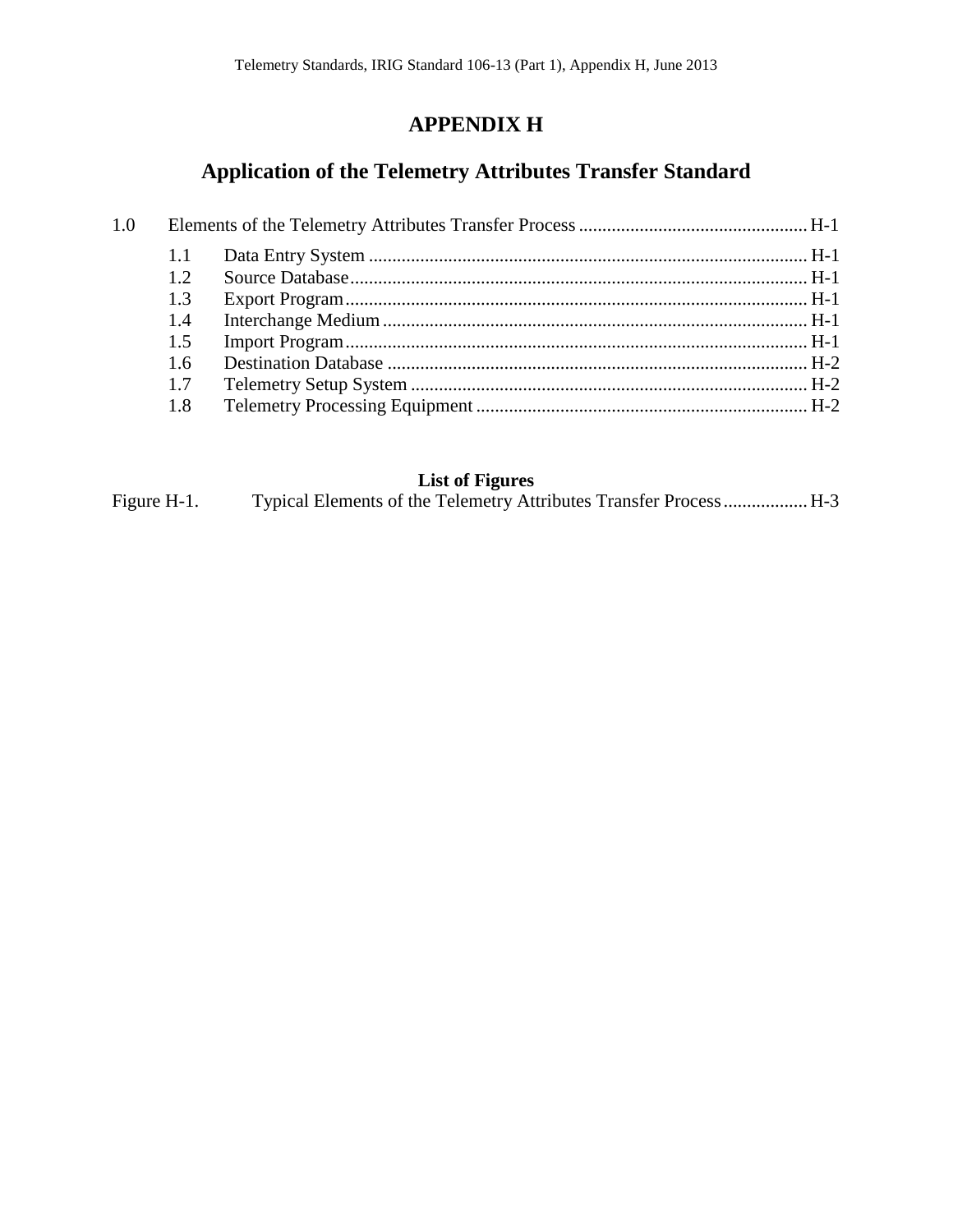This page intentionally left blank.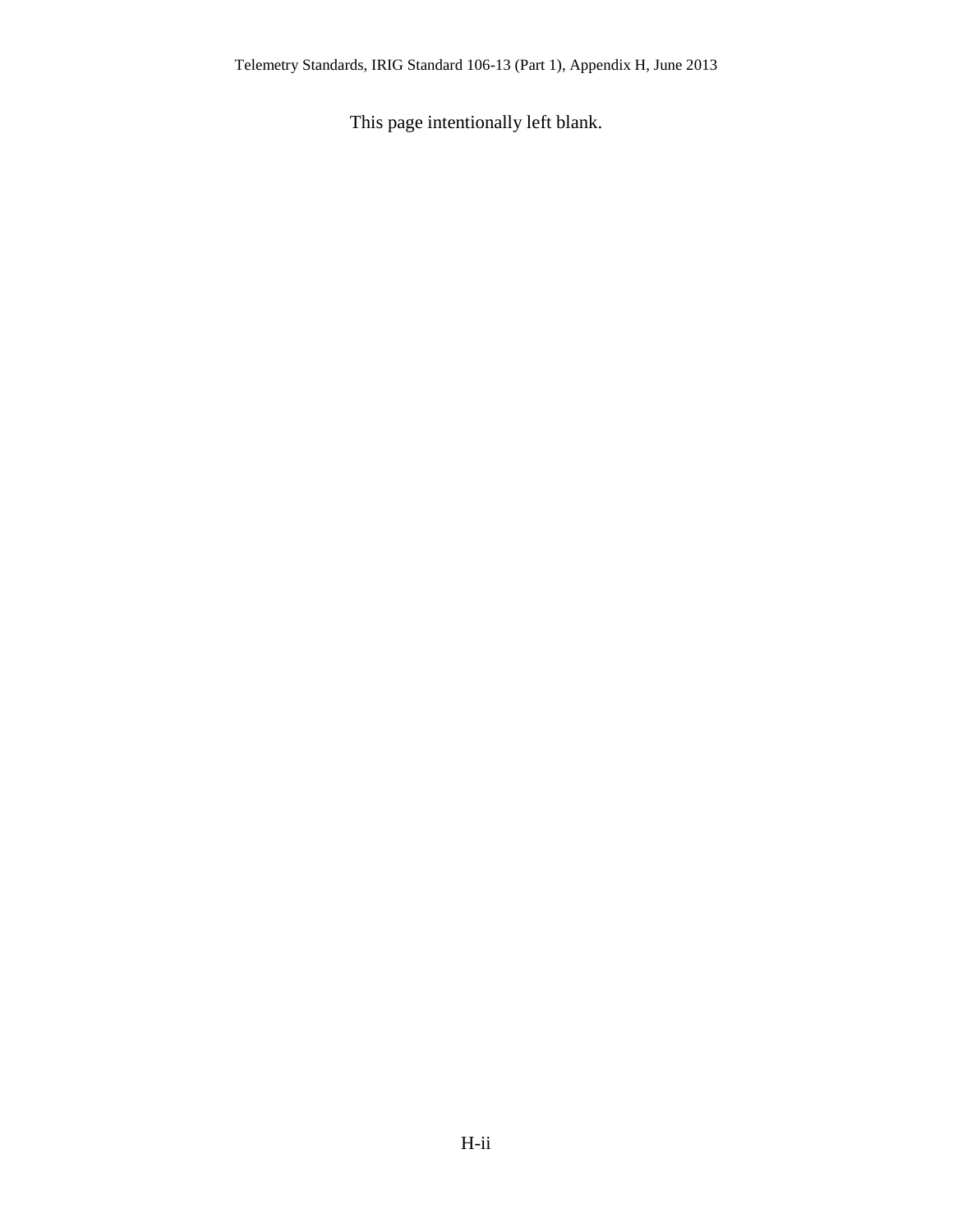## **APPENDIX H**

## **Application of the Telemetry Attributes Transfer Standard**

#### <span id="page-2-0"></span>**1.0 Elements of the Telemetry Attributes Transfer Process**

Interchange of telemetry attributes occurs between vehicle instrumentation organizations (the source) and the telemetry ground stations (the destination). Interchange may also take place between ranges. The following are typical elements of this process:

- a. Data entry system
- b. Source database
- c. Export program
- d. Interchange medium [this standard]
- e. Import program
- f. Destination database
- g. Telemetry setup system
- h. Telemetry processing equipment.

These elements are depicted in [Figure H-1](#page-4-0) and are defined as follows.

### <span id="page-2-1"></span>1.1 Data Entry System

The data entry system is the source organization's human interface where telemetry attributes are entered into a computer-based system (not affected by this standard).

### <span id="page-2-2"></span>1.2 Source Database

The source database is where telemetry attributes are maintained in a form appropriate to the local organization's needs (not affected by this standard).

### <span id="page-2-3"></span>1.3 Export Program

The export program converts the telemetry attributes from the source database format to the format defined by this standard and stores them on the interchange medium.

### <span id="page-2-4"></span>1.4 Interchange Medium

The interchange medium contains the telemetry attributes being transferred from the source organization to the destination organization. Format and contents are defined by this standard.

### <span id="page-2-5"></span>1.5 Import Program

The import program reads the standardized interchange medium and converts the attributes to the destination database format in accordance with local needs, system characteristics, and limitations.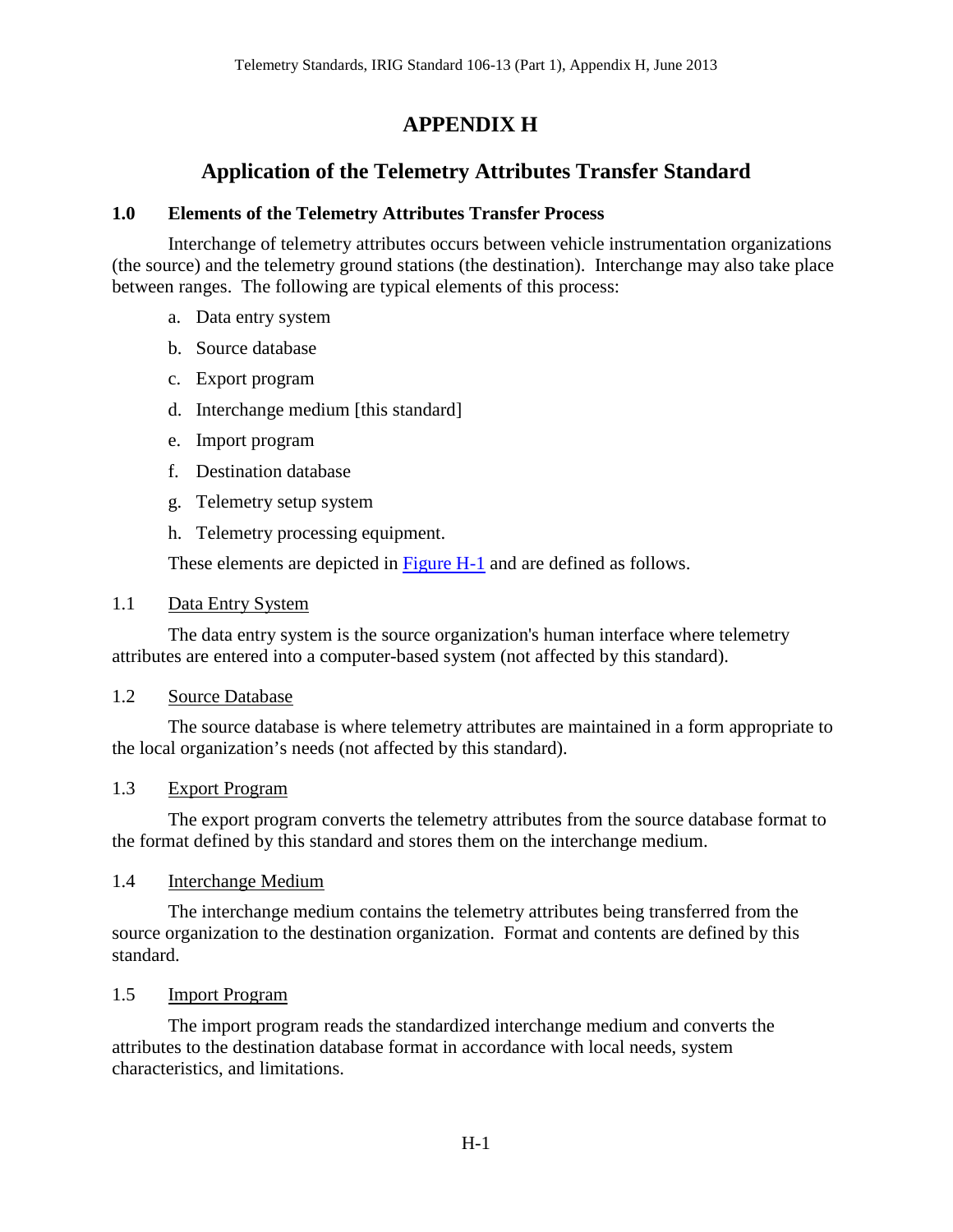#### <span id="page-3-0"></span>1.6 Destination Database

The destination database is where telemetry attributes are maintained in a form suitable to the local ground station's needs (not affected by this standard).

#### <span id="page-3-1"></span>1.7 Telemetry Setup System

The telemetry setup system accesses the destination database to load the telemetry processing equipment (not affected by this standard).

#### <span id="page-3-2"></span>1.8 Telemetry Processing Equipment

The telemetry processing equipment is where the attributes will ultimately be used to properly handle the data being transmitted (not affected by this standard).

The interchange medium is intended as a standard means of information exchange. The source and destination organizations are not constrained by this standard as to how the attributes are stored, viewed, used, or maintained.

To use the attribute transfer standard, import and export software must be developed. Once in place, these programs should eliminate the need for test item or project-specific software at either the supplying (source) organizations or the processing (destination) organizations.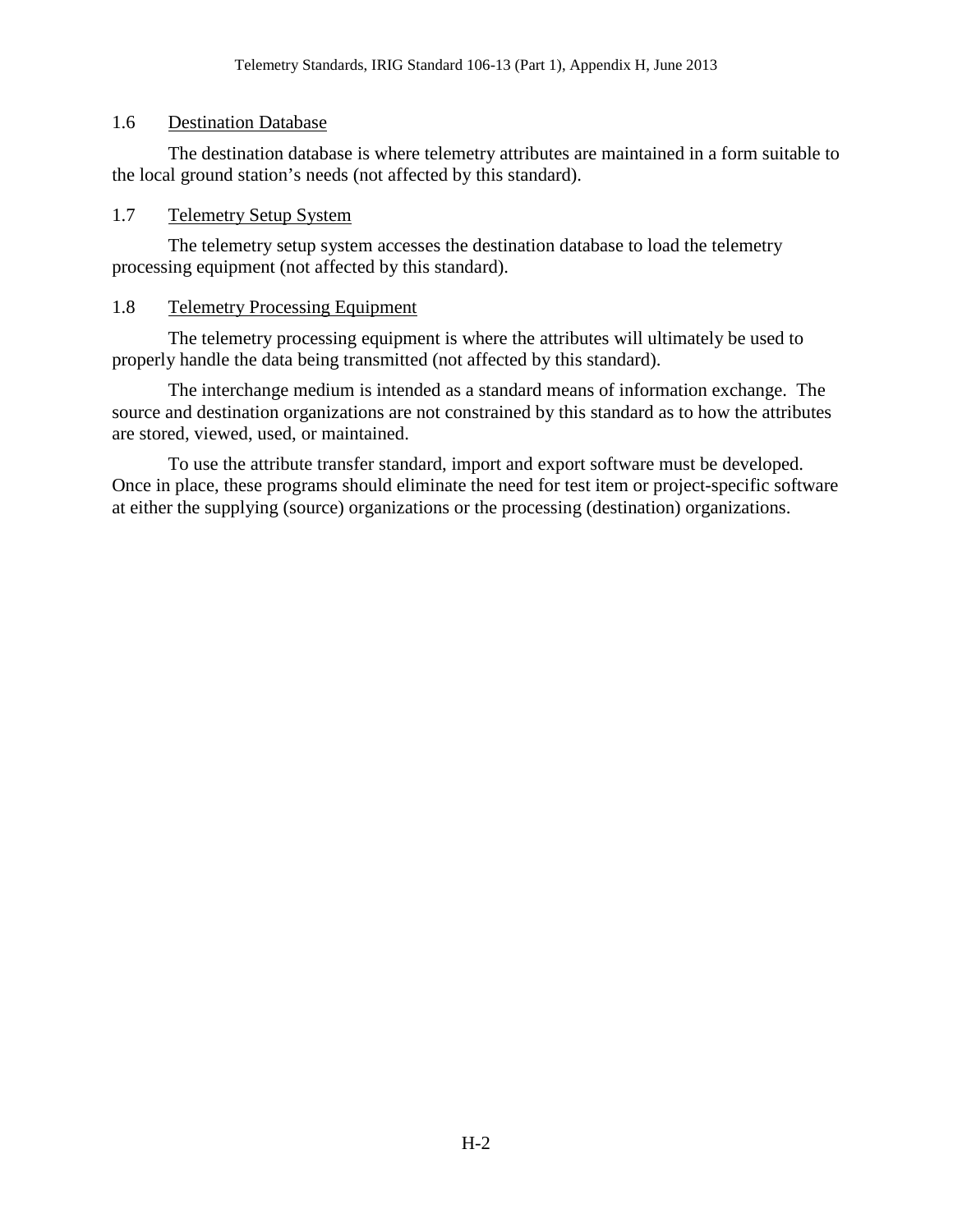

<span id="page-4-0"></span>Figure H-1. Typical Elements of the Telemetry Attributes Transfer Process